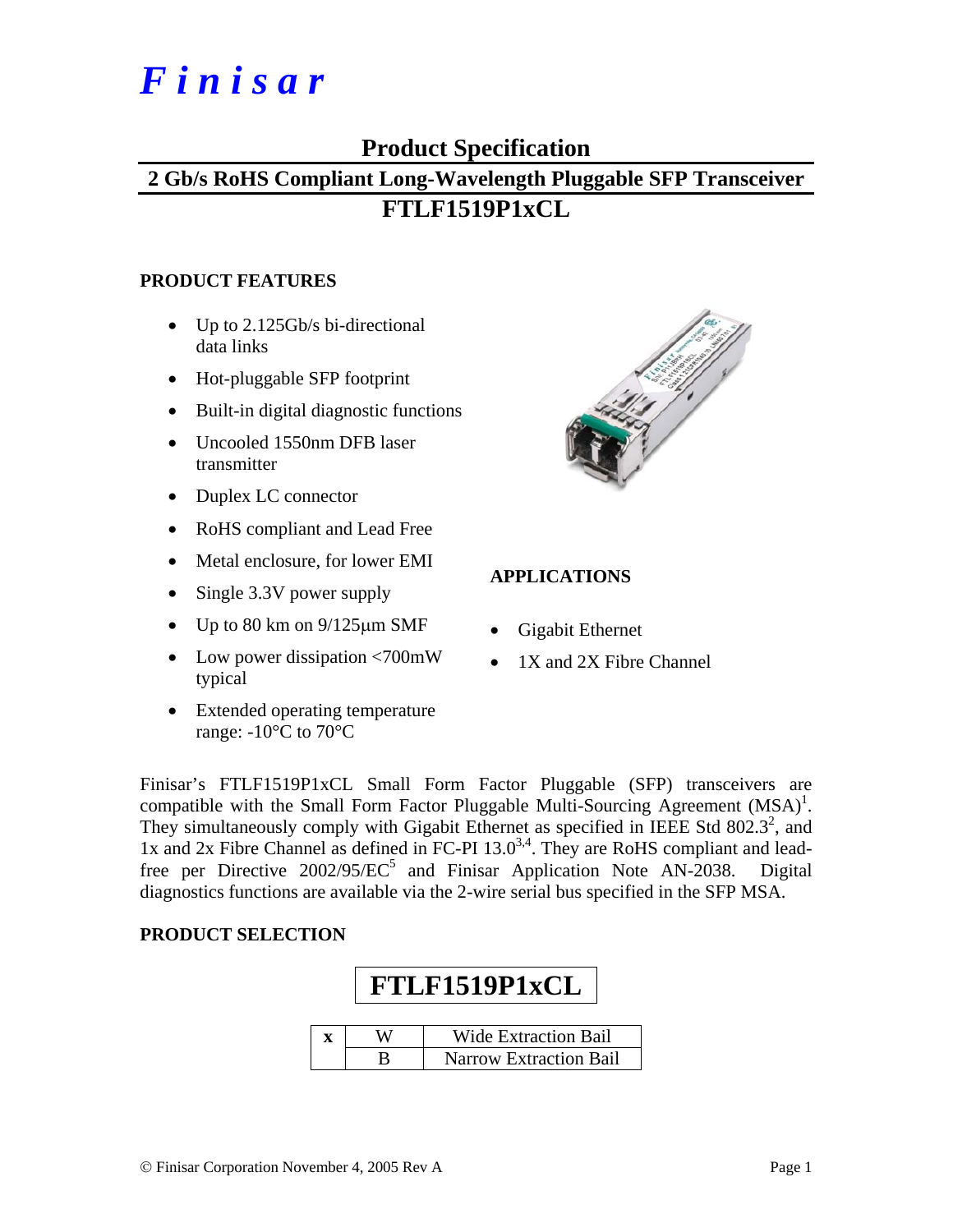#### **I. Pin Descriptions**

| Pin            | <b>Symbol</b>               | <b>Name/Description</b>                                        |   |  |  |
|----------------|-----------------------------|----------------------------------------------------------------|---|--|--|
|                | $\rm V_{EET}$               | Transmitter Ground (Common with Receiver Ground)               |   |  |  |
| $\overline{2}$ | $T_{FAULT}$                 | Transmitter Fault. Not supported.                              |   |  |  |
| 3              | $T_{\text{DIS}}$            | Transmitter Disable. Laser output disabled on high or open.    | 2 |  |  |
| 4              | $MOD_$ DEF $(2)$            | Module Definition 2. Data line for Serial ID.                  | 3 |  |  |
| 5              | $MOD_$ <del>DEF</del> $(1)$ | Module Definition 1. Clock line for Serial ID.                 | 3 |  |  |
| 6              | $MOD_$ DEF $(0)$            | Module Definition 0. Grounded within the module.               | 3 |  |  |
| 7              | Rate Select                 | No connection required                                         | 4 |  |  |
| 8              | <b>LOS</b>                  | Loss of Signal indication. Logic 0 indicates normal operation. | 5 |  |  |
| 9              | $\rm V_{EER}$               | Receiver Ground (Common with Transmitter Ground)               |   |  |  |
| 10             | $\rm V_{EER}$               | Receiver Ground (Common with Transmitter Ground)               |   |  |  |
| 11             | $\rm V_{EER}$               | Receiver Ground (Common with Transmitter Ground)               |   |  |  |
| 12             | RD-                         | Receiver Inverted DATA out. AC Coupled                         |   |  |  |
| 13             | $RD+$                       | Receiver Non-inverted DATA out. AC Coupled                     |   |  |  |
| 14             | $\rm V_{EER}$               | Receiver Ground (Common with Transmitter Ground)               |   |  |  |
| 15             | $V_{CCR}$                   | Receiver Power Supply                                          |   |  |  |
| 16             | $V_{\text{CCT}}$            | <b>Transmitter Power Supply</b>                                |   |  |  |
| 17             | $\rm V_{EET}$               | Transmitter Ground (Common with Receiver Ground)               |   |  |  |
| 18             | $TD+$                       | Transmitter Non-Inverted DATA in. AC Coupled.                  |   |  |  |
| 19             | TD-                         | Transmitter Inverted DATA in. AC Coupled.                      |   |  |  |
| 20             | $\rm V_{EET}$               | Transmitter Ground (Common with Receiver Ground)               |   |  |  |

Notes:

1. Circuit ground is internally isolated from chassis ground.

2. Laser output disabled on  $T_{DIS} > 2.0V$  or open, enabled on  $T_{DIS} < 0.8V$ .

3. Should be pulled up with 4.7k - 10 kohms on host board to a voltage between 2.0V and 3.6V. MOD\_DEF(0) pulls line low to indicate module is plugged in.

- 4. Finisar FTLFxx21xxxxx transceivers operate between OC-3 and OC-48, 1x and 2x Fibre Channel, and Gigabit Ethernet data rates and respective protocols without active control. Finisar FTLFxx19xxxxx transceivers operate at 1x and 2x Fibre Channel, and Gigabit Ethernet data rates and respective protocols without active control.
- 5. LOS is open collector output. Should be pulled up with 4.7k 10 kohms on host board to a voltage between 2.0V and 3.6V. Logic 0 indicates normal operation; logic 1 indicates loss of signal.



**Pinout of Connector Block on Host Board**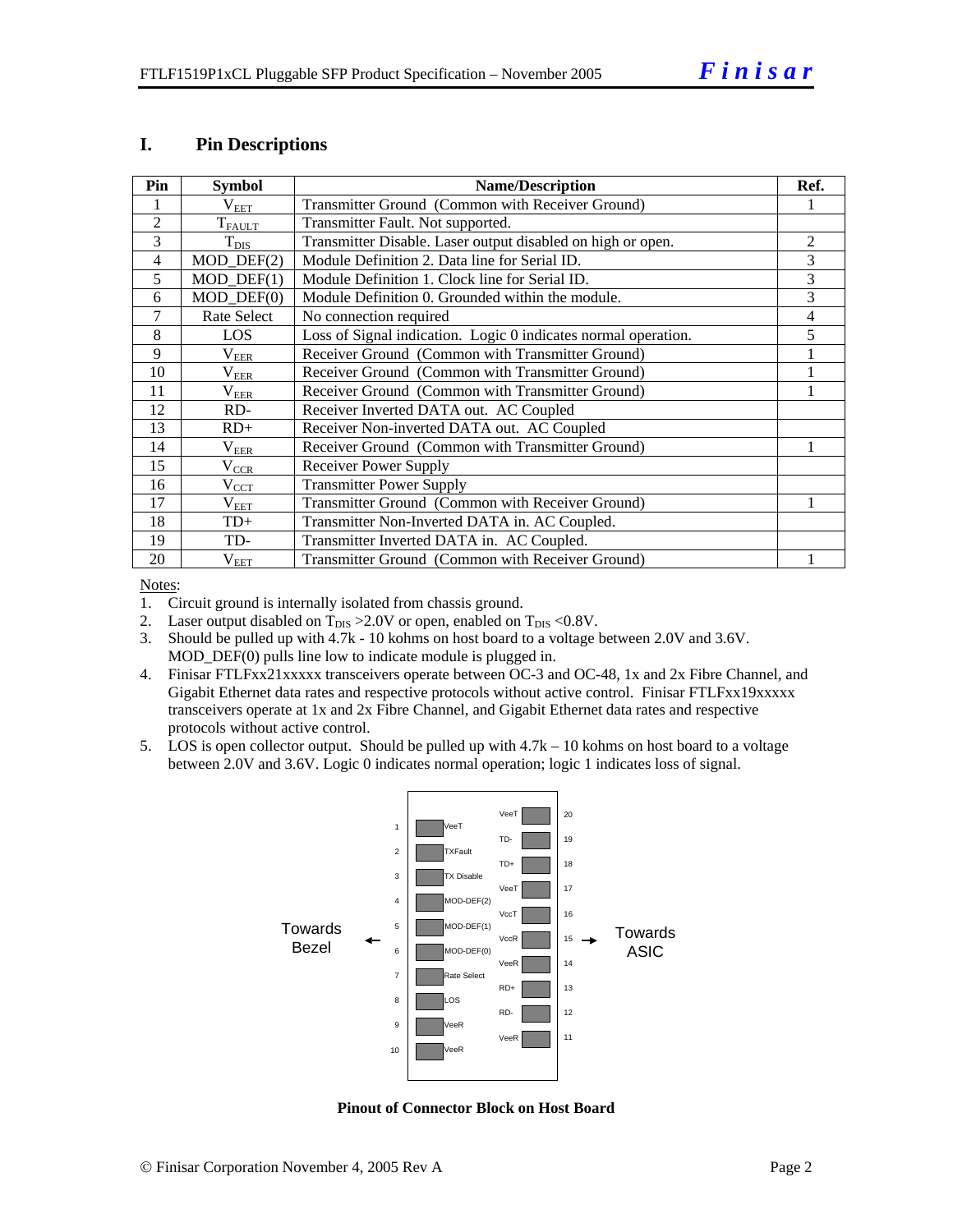#### **II. Absolute Maximum Ratings**

| <b>Parameter</b>                  | <b>Symbol</b> | Min    | Typ | Max | Unit   | Ref. |
|-----------------------------------|---------------|--------|-----|-----|--------|------|
| Maximum Supply Voltage            | Vcc           | $-0.5$ |     |     |        |      |
| <b>Storage Temperature</b>        |               | $-40$  |     |     | $\sim$ |      |
| <b>Case Operating Temperature</b> | - OP          | $-10$  |     |     | $\sim$ |      |
| Relative Humidity                 | RН            |        |     |     | $\%$   |      |

#### **III.** Electrical Characteristics ( $T_{OP}$  = -10 to 70 °C,  $V_{CC}$  = 3.00 to 3.60 Volts)

| <b>Parameter</b>                    | <b>Symbol</b>    | Min         | <b>Typ</b> | <b>Max</b>   | Unit         | Ref.           |
|-------------------------------------|------------------|-------------|------------|--------------|--------------|----------------|
| Supply Voltage                      | Vcc              | 3.15        |            | 3.60         | V            |                |
| <b>Supply Current</b>               | Icc              |             | 200        | 300          | mA           |                |
| <b>Transmitter</b>                  |                  |             |            |              |              |                |
| Input differential impedance        | $R_{in}$         |             | 100        |              | Ω            | 2              |
| Single ended data input swing       | Vin, pp          | 250         |            | 1200         | mV           |                |
| <b>Transmit Disable Voltage</b>     | $V_D$            | $Vec - 1.3$ |            | Vcc          | V            |                |
| <b>Transmit Enable Voltage</b>      | $V_{EN}$         | Vee         |            | $Vee+0.8$    | $\mathbf{V}$ | 3              |
| <b>Transmit Disable Assert Time</b> |                  |             |            | 10           | <b>us</b>    |                |
| <b>Receiver</b>                     |                  |             |            |              |              |                |
| Single ended data output swing      | Vout, pp         | 300         | 400        | 800          | mV           | $\overline{4}$ |
| Data output rise time               | t,               |             | 100        | 175          | <b>ps</b>    | 5              |
| Data output fall time               | $t_{\rm f}$      |             | 100        | 175          | <b>ps</b>    | 5              |
| <b>LOS Fault</b>                    | $V_{LOS fault}$  | $Vec - 0.5$ |            | $Vec_{HOST}$ | V            | 6              |
| <b>LOS</b> Normal                   | $V_{LOS\, norm}$ | Vee         |            | $Vee+0.5$    | V            | 6              |
| Power Supply Rejection              | <b>PSR</b>       | 100         |            |              | mVpp         | $\overline{7}$ |
| Deterministic Jitter Contribution   | $RX \Delta DI$   |             |            | 51.7         | ps           | 8              |
| <b>Total Jitter Contribution</b>    | $RX \wedge TI$   |             |            | 122.4        | ps           |                |

Notes:

- 1. Non condensing.
- 2. Connected directly to TX data input pins. AC coupled thereafter.
- 3. Or open circuit.
- 4. Into 100 ohms differential termination.
- 5.  $20 80 %$
- 6. Loss Of Signal is LVTTL. Logic 0 indicates normal operation; logic 1 indicates no signal detected.
- 7. Receiver sensitivity is compliant with power supply sinusoidal modulation of 20 Hz to 1.5 MHz up to specified value applied through the recommended power supply filtering network.
- 8. Measured with DJ-free data input signal. In actual application, output DJ will be the sum of input DJ and  $\triangle$  DJ.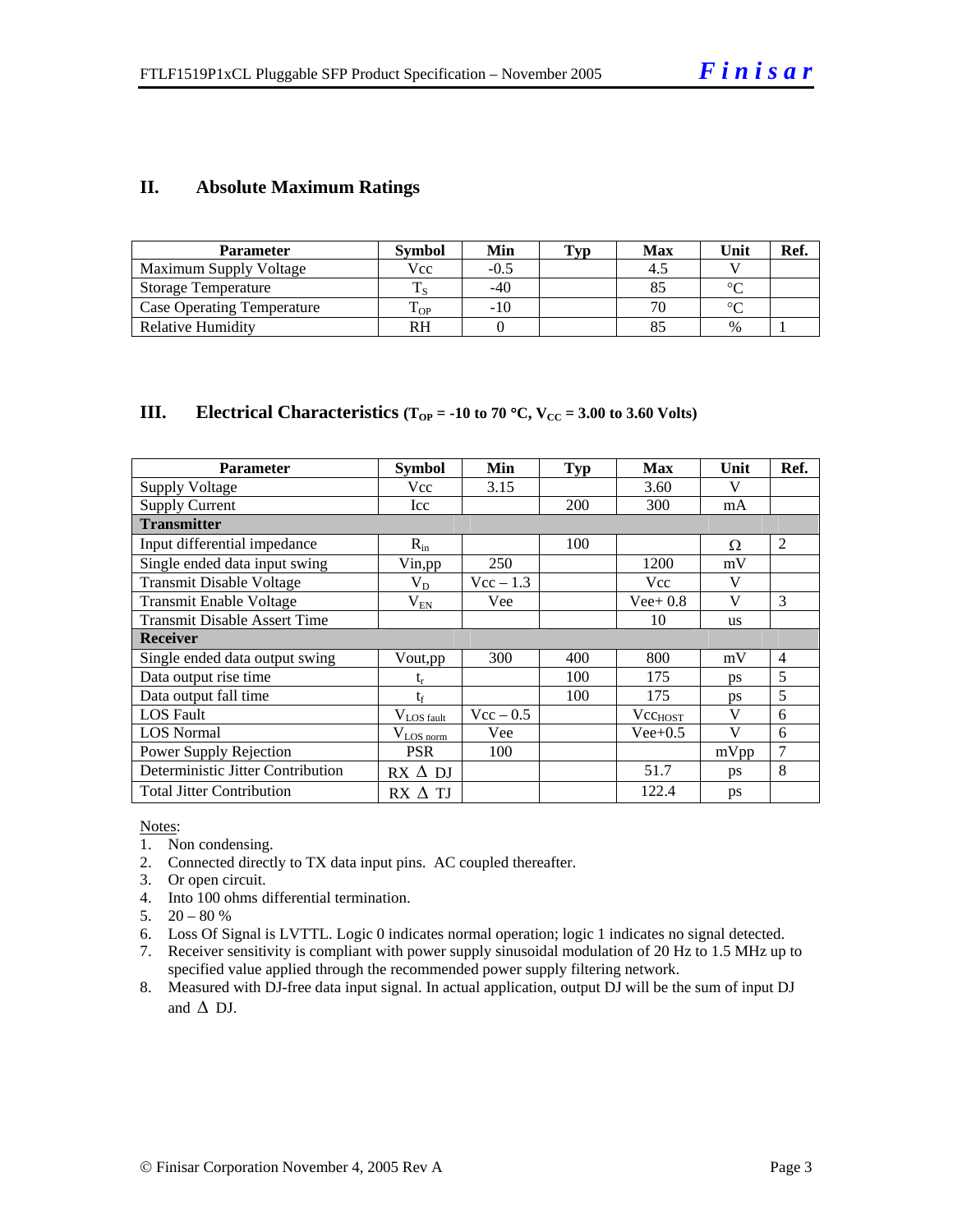| Parameter                           | <b>Symbol</b>      | Min      | <b>Typ</b> | <b>Max</b> | Unit            | Ref.           |
|-------------------------------------|--------------------|----------|------------|------------|-----------------|----------------|
| <b>Transmitter</b>                  |                    |          |            |            |                 |                |
| Output Opt. Pwr: 9/125 SMF          | $P_{OUT}$          | $\Omega$ |            | 5          | dBm             | $\mathbf{1}$   |
| Optical Wavelength                  | λ                  | 1540     |            | 1570       | nm              |                |
| Spectral Width (-20dB)              | $\sigma$           |          |            | 1          | nm              |                |
| <b>Optical Extinction Ratio</b>     | ER                 | 9        |            |            | dB              |                |
| <b>Optical Modulation Amplitude</b> | <b>OMA</b>         | 174      |            |            | μW              | 2              |
| Sidemode Supression ratio           | $SSR_{min}$        | 30       |            |            | dB              |                |
| <b>Optical Rise/Fall Time</b>       | $t_r / t_f$        |          |            | 180        | ps              | $\overline{3}$ |
| <b>Relative Intensity Noise</b>     | <b>RIN</b>         |          |            | $-120$     | dB/Hz           |                |
| Deterministic Jitter Contribution   | $RX \Delta DI$     |          |            | 51.7       | ps              | $\overline{4}$ |
| <b>Total Jitter Contribution</b>    | RX ∆ TJ            |          |            | 122.4      | ps              |                |
| <b>Receiver</b>                     |                    |          |            |            |                 |                |
| Average Rx Sensitivity @ 2.125      | $R_{SENS1}$        |          |            | $-21$      | dBm             | 5, 6           |
| Gb/s (2X Fibre Channel)             |                    |          |            |            |                 |                |
| Average Rx Sensitivity @ 1.25 Gb/s  | $R_{\text{SENS2}}$ |          |            | $-22$      | dBm             | 5, 6           |
| (Gigabit Ethernet)                  |                    |          |            |            |                 |                |
| Average Rx Sensitivity @ 1.06 Gb/s  | $R_{SENS1}$        |          |            | $-22$      | dBm             | 5, 6           |
| (1X Fibre Channel)                  |                    |          |            |            |                 |                |
| Stressed RX sens. = 1.25 Gb/s       |                    |          | $-18$      | $-14.5$    | dBm             |                |
| Average Received Power              | $Rx_{MAX}$         |          |            | $\Omega$   | dBm             |                |
| Receiver Elec. 3 dB cutoff freq.    |                    |          |            | 1500       | MH <sub>z</sub> |                |
| <b>Optical Center Wavelength</b>    | $\lambda_{\rm C}$  | 1270     |            | 1600       | nm              |                |
| <b>Return Loss</b>                  |                    | 12       |            |            | dB              |                |
| <b>LOS De-Assert</b>                | LOS <sub>D</sub>   |          | $-23$      | -19        | dBm             |                |
| <b>LOS</b> Assert                   | LOS <sub>A</sub>   | $-30$    | $-25$      |            | dBm             |                |
| <b>LOS Hysteresis</b>               |                    | 0.5      |            |            | dB              |                |

#### **IV.** Optical Characteristics ( $T_{OP}$  = -10 to 70°C,  $V_{CC}$  = 3.00 to 3.60 Volts)

Notes:

- 1. Class 1 Laser Safety per FDA/CDRH and EN (IEC) 60825 regulations.
- 2. Equivalent extinction ratio specification for Fibre Channel. Allows smaller ER at higher average power.
- 3. Unfiltered, 20-80%. Complies with IEEE 802.3 (Gig. E), FC 1x and 2x eye masks when filtered.
- 4. Measured with DJ-free data input signal. In actual application, output DJ will be the sum of input DJ and  $\Delta$  DJ.
- 5. Measured with conformance signals defined in FC-PI 13.0 specifications.
- 6. Measured with PRBS  $2^7$ -1 at  $10^{-12}$  BER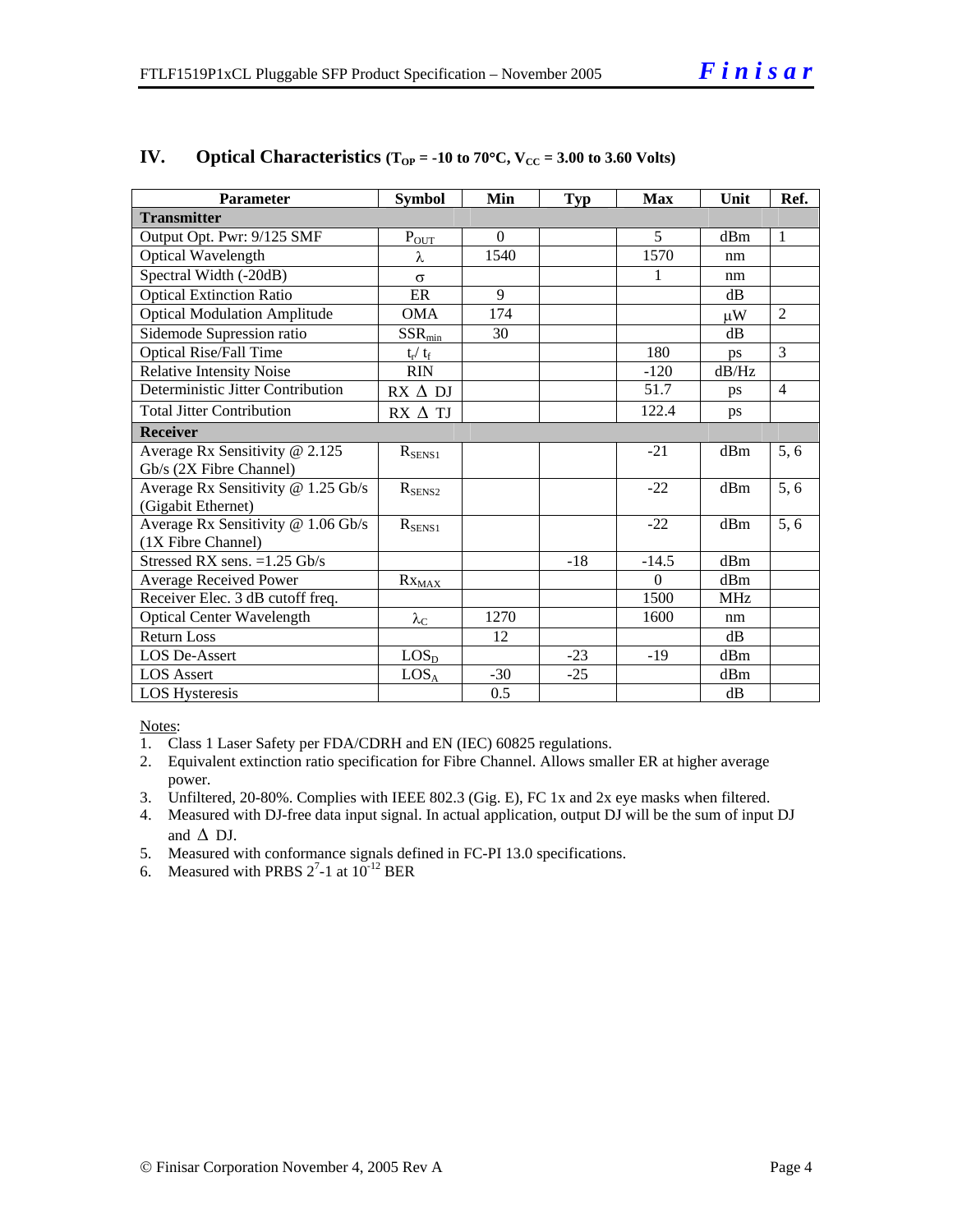#### **V. General Specifications**

| <b>Parameter</b>                     | <b>Symbol</b> | Min  | Typ | <b>Max</b> | <b>Units</b> | Ref. |
|--------------------------------------|---------------|------|-----|------------|--------------|------|
| Data Rate                            | <b>BR</b>     | 1062 |     | 2125       | Mb/sec       |      |
| <b>Bit Error Rate</b>                | <b>BER</b>    |      |     | $10^{-12}$ |              |      |
| Max. Supported Link Length on        | $L_{MAX1}$    |      | 76  |            | km           | 3, 4 |
| $9/125 \mu m$ SMF @ 2X Fibre Channel |               |      |     |            |              |      |
| Max. Supported Link Length on        | $L_{MAX2}$    |      | 88  |            | km           | 3, 4 |
| $9/125 \mu m$ SMF @ Gigabit Ethernet |               |      |     |            |              |      |

Notes:

- 1. Gigabit Ethernet and 1x/2x Fibre Channel compliant.
- 2. Tested with a PRBS  $2^7$ -1 test pattern.
- 3. Dispersion limited per FC-PI Rev. 13
- 4. Attenuation of 0.25 dB/km is used for the link length calculations. Distances are indicative only. A 2dB penalty is included for dispersion on >2Gb/s data rates. Please refer to the Optical Specifications in Table IV to calculate a more accurate link budget based on specific conditions in your application.

#### **VI. Environmental Specifications**

Finisar 1550nm SFP transceivers have an extended operating temperature range from  $-10^{\circ}$ C to +70 $^{\circ}$ C case temperature.

| Parameter                         | Svmbol            | Min   | $\mathbf{T}_{\mathbf{V}\mathbf{p}}$ | Max | <b>Units</b> | Ref. |
|-----------------------------------|-------------------|-------|-------------------------------------|-----|--------------|------|
| <b>Case Operating Temperature</b> | $\mathbf{L}_{OD}$ | $-10$ |                                     | 70  | $\sim$       |      |
| Storage Temperature               | ᠇᠇<br>$\pm$ sto   | $-40$ |                                     |     | $\sim$       |      |

#### **VII. Regulatory Compliance**

Finisar transceivers are Class 1 Laser Products and comply with US FDA regulations. These products are certified by TÜV and CSA to meet the Class 1 eye safety requirements of EN (IEC) 60825 and the electrical safety requirements of EN (IEC) 60950. Copies of certificates are available at Finisar Corporation upon request.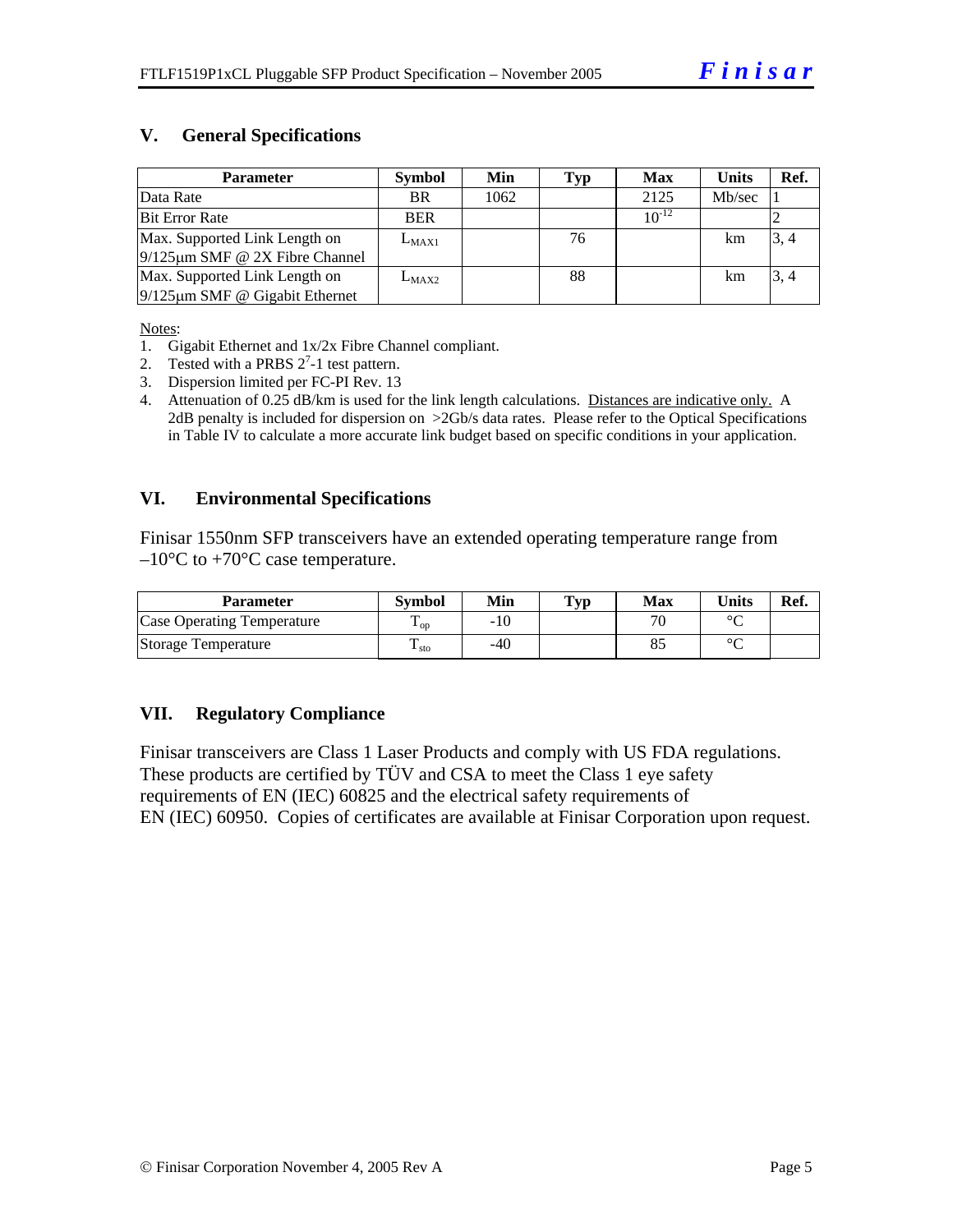#### **VIII. Digital Diagnostic Functions**

Finisar FTLF1519P1xCL SFP transceivers support the 2-wire serial communication protocol as defined in the SFP MSA<sup>1</sup>. It is very closely related to the  $E^2$ PROM defined in the GBIC standard, with the same electrical specifications.

The standard SFP serial ID provides access to identification information that describes the transceiver's capabilities, standard interfaces, manufacturer, and other information.

Additionally, Finisar SFP transceivers provide a unique enhanced digital diagnostic monitoring interface, which allows real-time access to device operating parameters such as transceiver temperature, laser bias current, transmitted optical power, received optical power and transceiver supply voltage. It also defines a sophisticated system of alarm and warning flags, which alerts end-users when particular operating parameters are outside of a factory set normal range.

The SFP MSA defines a 256-byte memory map in  $E^2$ PROM that is accessible over a 2-wire serial interface at the 8 bit address 1010000X (A0h). The digital diagnostic monitoring interface makes use of the 8 bit address 1010001X (A2h), so the originally defined serial ID memory map remains unchanged. The interface is identical to, and is thus fully backward compatible with both the GBIC Specification and the SFP Multi Source Agreement. The complete interface is described in Finisar Application Note AN-2030: "Digital Diagnostics Monitoring Interface for SFP Optical Transceivers".

The operating and diagnostics information is monitored and reported by a Digital Diagnostics Transceiver Controller (DDTC) inside the transceiver, which is accessed through a 2-wire serial interface. When the serial protocol is activated, the serial clock signal (SCL, Mod Def 1) is generated by the host. The positive edge clocks data into the  $SFP$  transceiver into those segments of the  $E^2$ PROM that are not write-protected. The negative edge clocks data from the SFP transceiver. The serial data signal (SDA, Mod Def 2) is bi-directional for serial data transfer. The host uses SDA in conjunction with SCL to mark the start and end of serial protocol activation. The memories are organized as a series of 8-bit data words that can be addressed individually or sequentially.

For more information, please see the SFP MSA documentation<sup>1</sup> or Finisar Application Note AN-2030.

Digital diagnostics for the FTLF1519P1xCL are externally calibrated by default.

Please note that evaluation board FDB-1018 is available with Finisar ModDEMO software that allows simple to use communication over the 2-wire serial interface.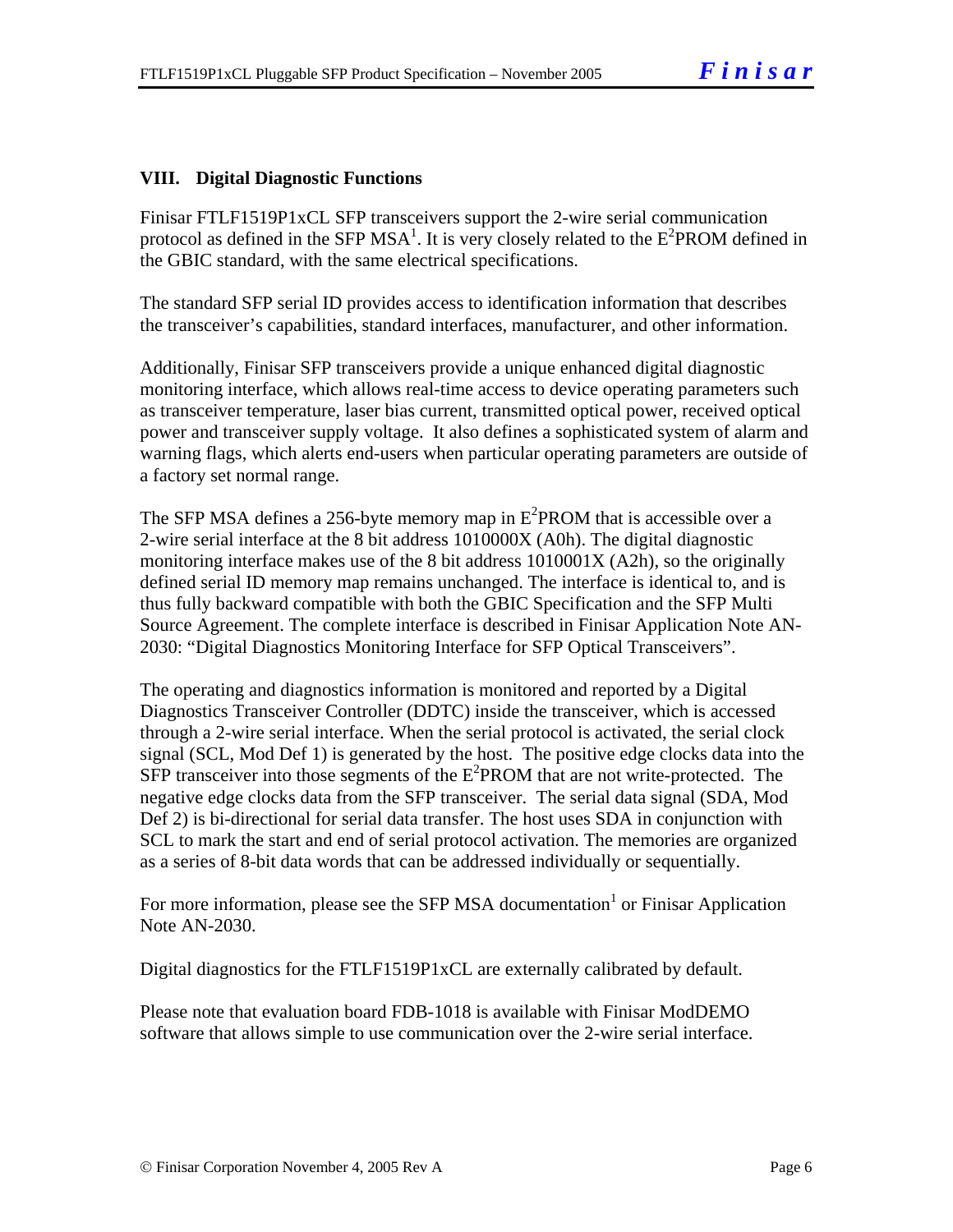#### **IX. Mechanical Specifications**

Finisar's OC-48/STM-16 Small Form Factor Pluggable (SFP) transceivers are compatible with the dimensions defined by the SFP Multi-Sourcing Agreement (MSA).



# **FTLF1519P1BCL**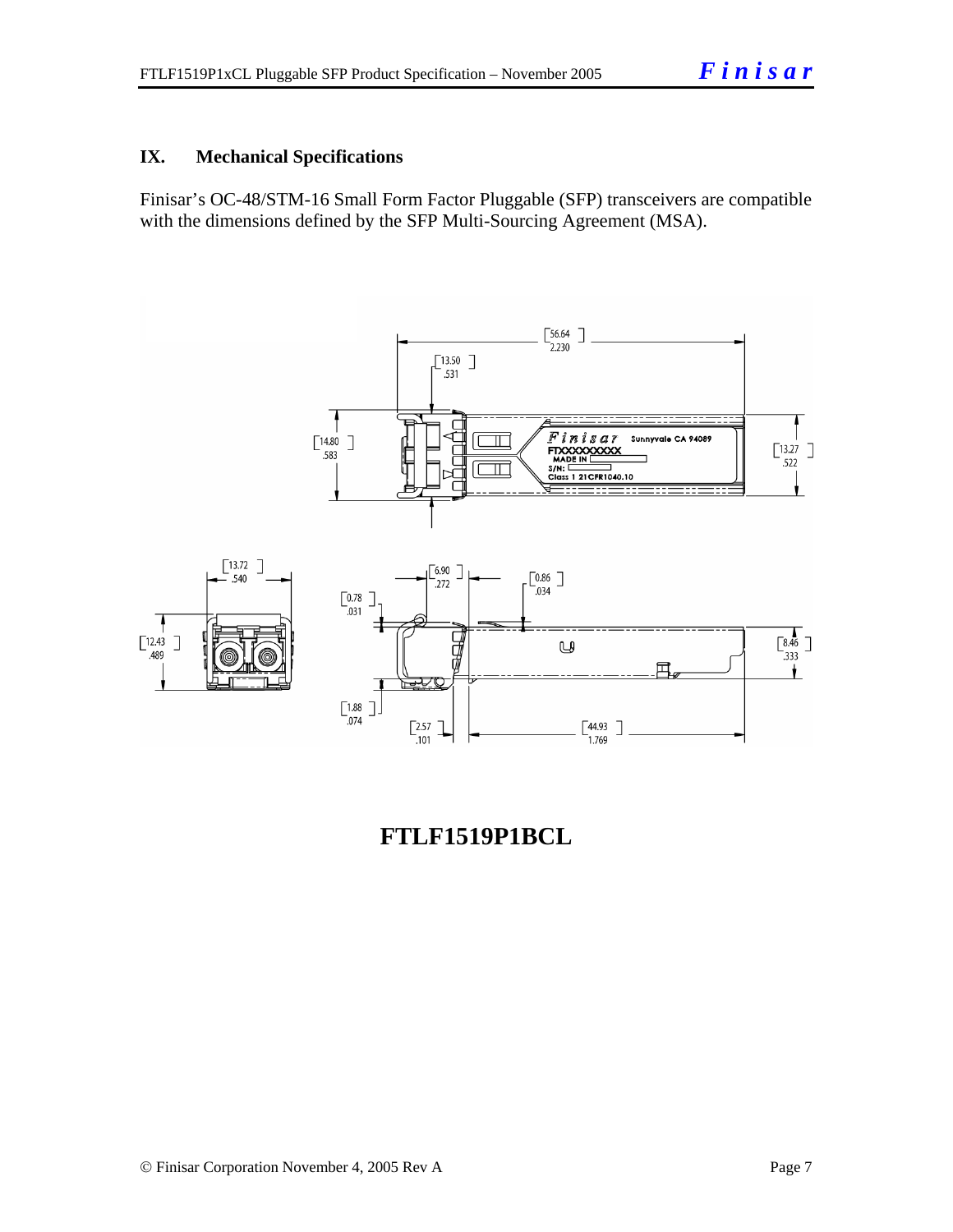



# **FTLF1519P1WCL**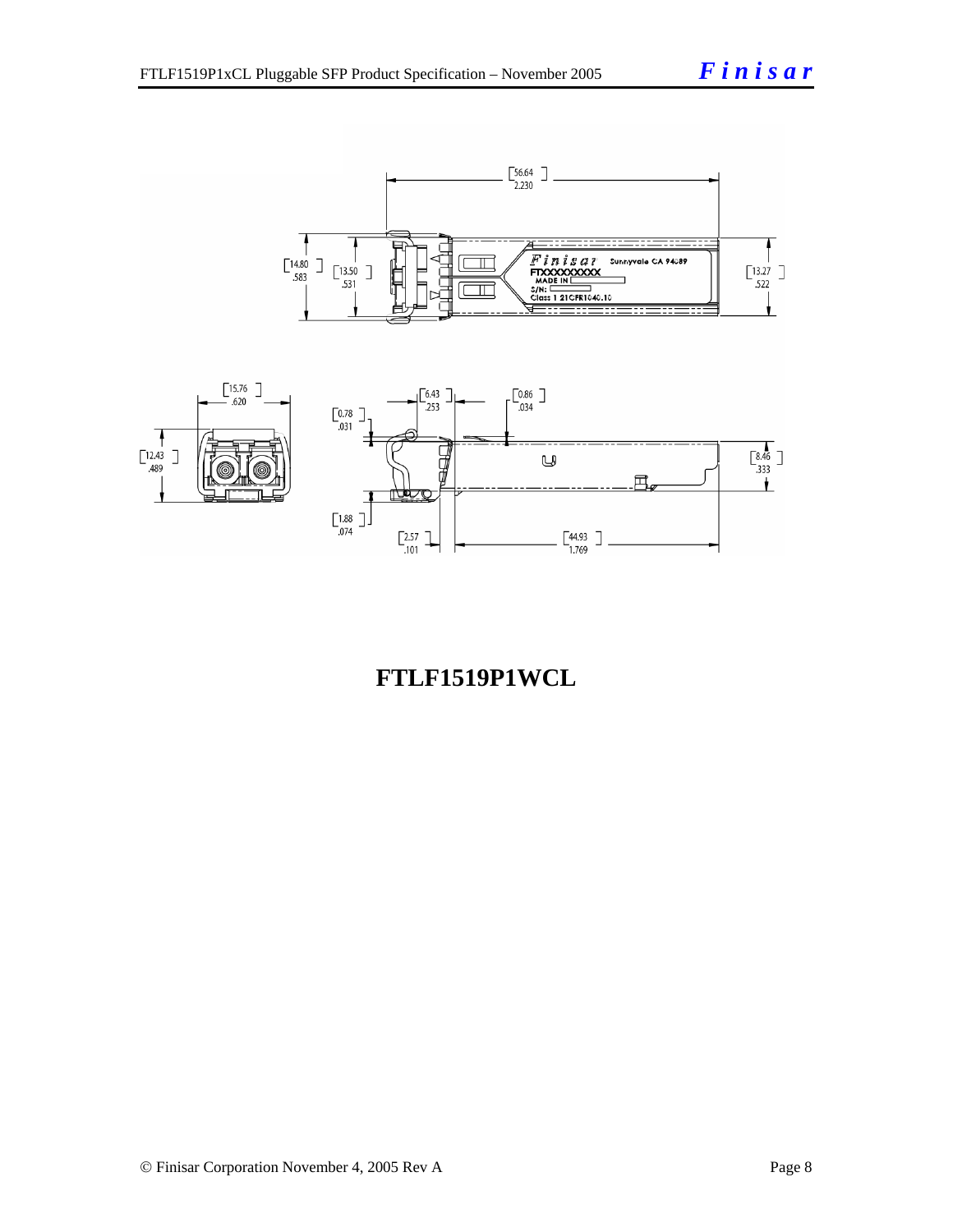#### **X. PCB Layout and Bezel Recommendations**

 $\hat{\triangle}$ Through Holes are Unplated 2Rads and Vias are Chassis Ground, 11 Places  $\Delta$ atum and Basic Dimension Established by Customer

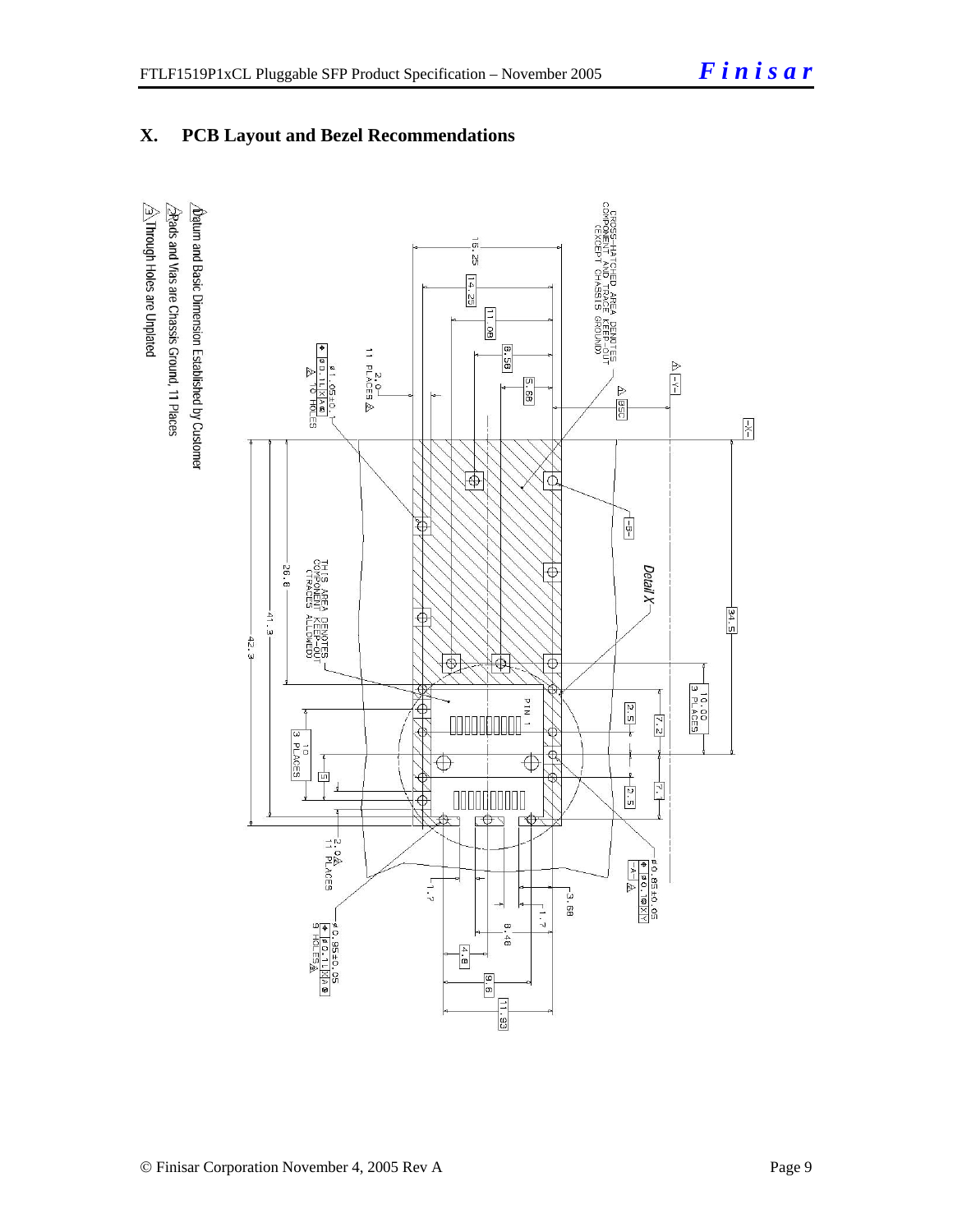



NOTES:

- $\triangle$  MINIMUM PITCH ILLUSTRATED, ENGLISH DIMENSIONS ARE FOR REFERENCE ONLY
- 2. NOT RECOMMENDED FOR PCI EXPANSION<br>CARD APPLICATIONS